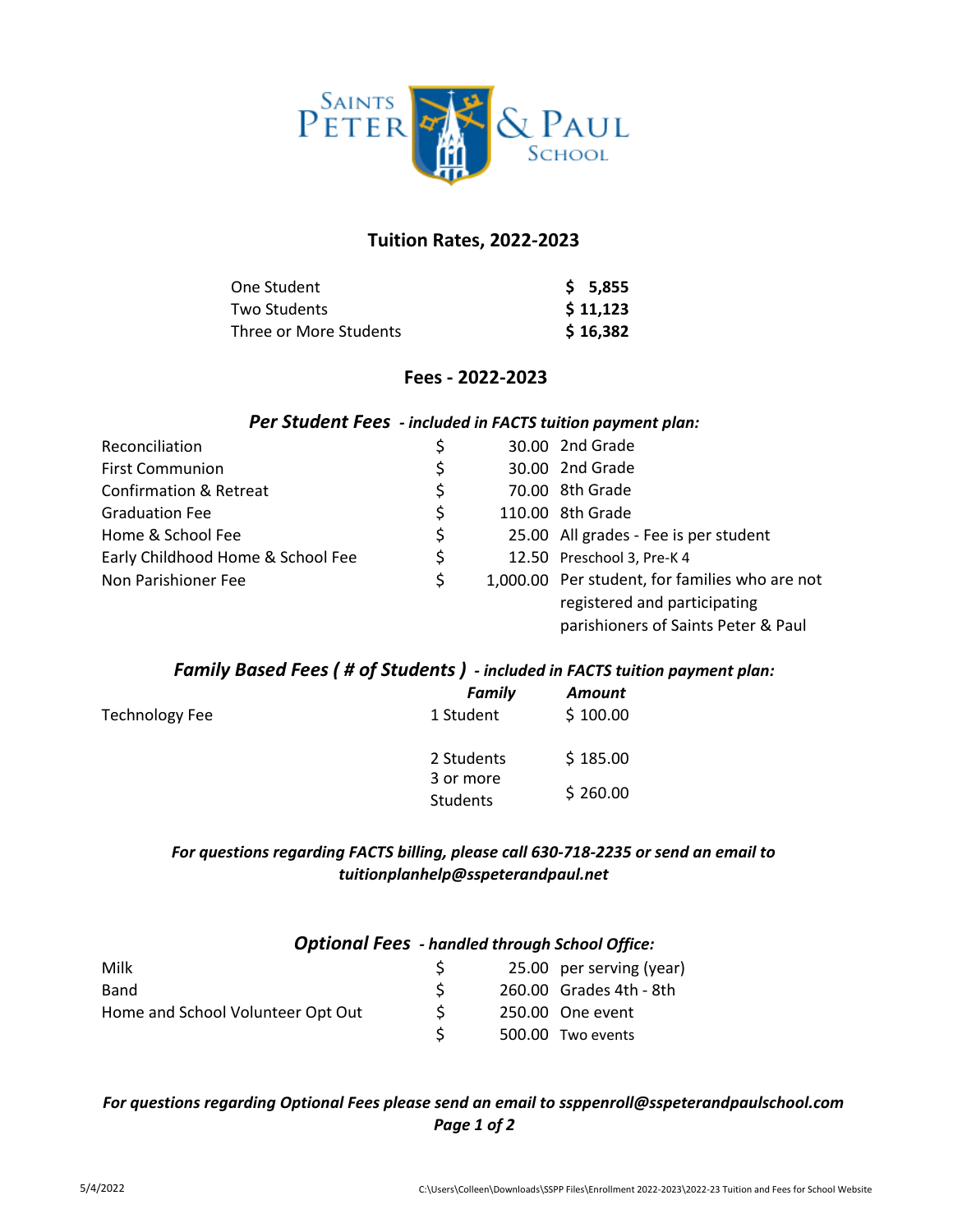

# **Tuition Payment Schedule 2022-2023 (Schedule Only Includes Tuition and does NOT include any mandatory fees or other charges to be paid by families)**

| <b>Payment Plan</b>    | <b>One Time Payment</b><br>(ACH-auto debit) | <b>One Time</b><br>Payment<br><b>(CREDIT</b><br><b>CARD</b> ) | Ten (10)<br>Monthly Payments Monthly Payments<br>(ACH-auto debit) | <b>Ten (10)</b><br>(CREDIT CARD) |
|------------------------|---------------------------------------------|---------------------------------------------------------------|-------------------------------------------------------------------|----------------------------------|
| <b>One Student</b>     | 5,855.00                                    | 6,027.72                                                      | 585.50                                                            | 602.77                           |
| Two Students           | 11,123.00                                   | $$11,451.13$ $$$                                              | 1,112.30                                                          | 1,145.11                         |
| Three or More Students | 16,382.00                                   | \$16,865.27                                                   | 1,638.20                                                          | 1,686.53                         |

**One Time Payment** - due in full either July 5th or July 15th.

**Monthly Payment Plan** - Payments are due on either the 5th or 15th for the months July, August, September, October, November, December, February, March, April and May.

### **Other Charges Added to Tuition Payment Plan**

1) **LATE ENROLLMENT FEE** - A late fee of \$100 per child will be added to the tuition agreement if a family does not complete a tuition payment plan on or before the designated due date, **June 3rd, 2022.** 

2) **NON-PARTICIPANT FUND RAISER FEE** - If a family does not fulfill their fund raising obligations as committed to during enrollment, a non-participant fund raiser fee of either \$250 or \$500 will be added to the April tuition payment as directed by the Home and School Association President. The amount will be determined based on the extent the family fulfilled their original participant commitment during enrollment.

For questions regarding Optional Fees please send an email to ssppenroll@sspeterandpaulschool.com